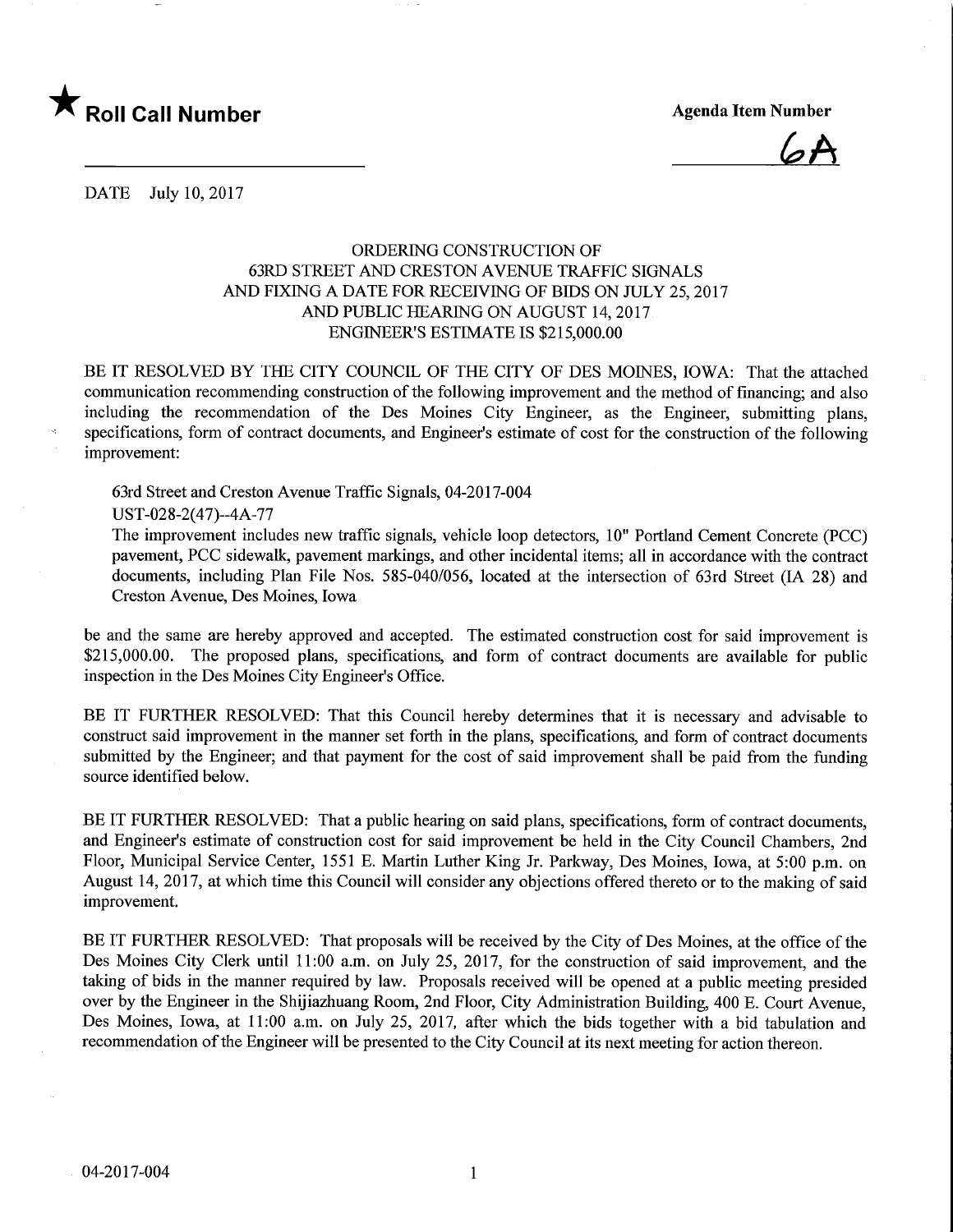

 $\overline{\mathcal{A}}$ 

DATE July 10, 2017

BE IT FURTHER RESOLVED: That an appropriate Notice to Bidders for said improvement be posted, and Notice of Public Hearing for said improvement be published in the Des Moines Register, all as provided and directed by Chapter 26 and/or 314, Code of Iowa.

(City Council Communication Number  $17 - 538$  attached.)

Moved by to adopt.

FORM APPROVED:

<u>Kathleen Vame</u>  $\overline{\mathcal{L}}$ 

Kathleen Vanderpool Deputy City Attorney

FUNDS AVAILABL

Robert L. Fagen Des Moines Finance Director

Funding Source: 2017-2018 CIP, Page Streets -44, Traffic Signals, Channelization, and School Crossings, TR091, Being:

\$118,250 in Iowa DOT Urban State Traffic Engineering Program (USTEP) Funds ( 55% of eligible items with a max of \$200,000) under agreement UST-028-2(47)--4A-77; and the remaining local 45% matching funds of \$96,750 in G.O. Bonds

| <b>COUNCIL ACTION</b> | <b>YEAS</b> | <b>NAYS</b> | <b>PASS</b>     | <b>ABSENT</b> |
|-----------------------|-------------|-------------|-----------------|---------------|
| <b>COWNIE</b>         |             |             |                 |               |
| <b>COLEMAN</b>        |             |             |                 |               |
| <b>GATTO</b>          |             |             |                 |               |
| <b>GRAY</b>           |             |             |                 |               |
| <b>HENSLEY</b>        |             |             |                 |               |
| <b>MOORE</b>          |             |             |                 |               |
| WESTERGAARD           |             |             |                 |               |
| <b>TOTAL</b>          |             |             |                 |               |
| <b>MOTION CARRIED</b> |             |             | <b>APPROVED</b> |               |
|                       |             |             |                 |               |
|                       |             |             |                 |               |
|                       |             |             |                 |               |

I, Diane Rauh, City Clerk of said City Council, hereby certify that at a meeting of the City Council, held on the above date, among other proceedings the above was adopted.

IN WITNESS WHEREOF, I have hereunto set my hand and affixed my seal the day and year first above written.

Mayor